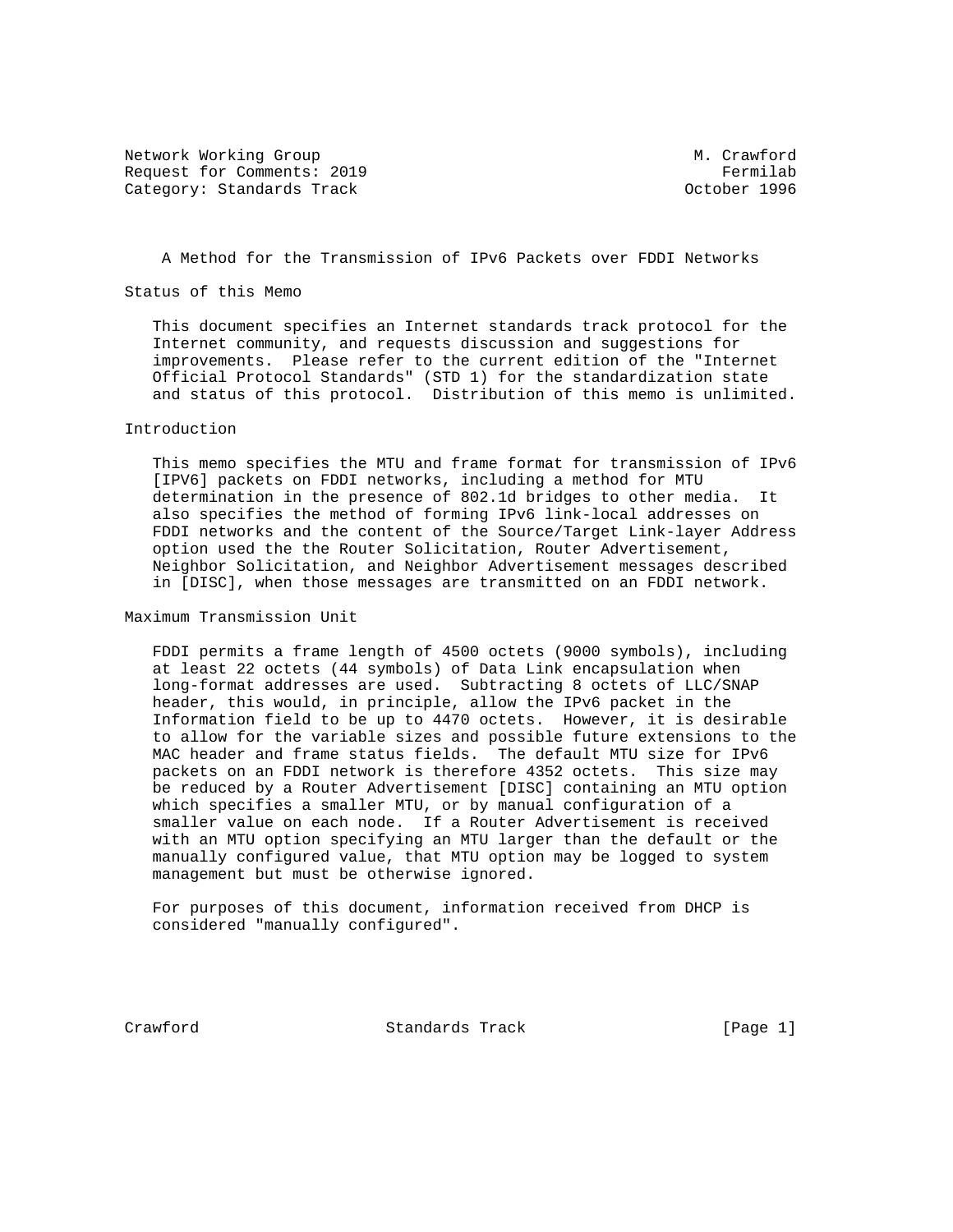## Frame Format

 FDDI provides both synchronous and asynchronous transmission, with the latter class further subdivided by the use of restricted and unrestricted tokens. Only asynchronous transmission with unrestricted tokens is required for FDDI interoperability. Accordingly, IPv6 packets shall be sent in asynchronous frames using unrestricted tokens. The robustness principle dictates that nodes should be able to receive synchronous frames and asynchronous frames sent using restricted tokens.

 IPv6 packets are transmitted in LLC/SNAP frames, using long-format (48 bit) addresses. The data field contains the IPv6 header and payload and is followed by the FDDI Frame Check Sequence, Ending Delimiter, and Frame Status symbols.

| FC                  |           |     |                                     |      |  |  |
|---------------------|-----------|-----|-------------------------------------|------|--|--|
|                     |           |     | Destination FDDI address<br>-----+- | FDDI |  |  |
| Source FDDI address |           |     |                                     |      |  |  |
| DSAP                | SSAP      | CTL | OUI                                 |      |  |  |
|                     | Ethertype |     |                                     |      |  |  |
|                     |           |     | IPv6 header and payload             |      |  |  |

## FDDI Header Fields:

- FC The Frame Code must be in the range 50 to 57 hexadecimal, inclusive, with the three low order bits indicating the frame priority. The Frame Code should be in the range 51 to 57 hexadecimal, inclusive, for reasons given in the next section.
- DSAP, SSAP Both the DSAP and SSAP fields shall contain the value AA hexadecimal, indictating SNAP encapsulation.
- CTL The Control field shall be set to 03 hexadecimal, indicating Unnumbered Information.
- OUI The Organizationally Unique Identifier shall be set to 000000 hexadecimal.

Crawford Standards Track [Page 2]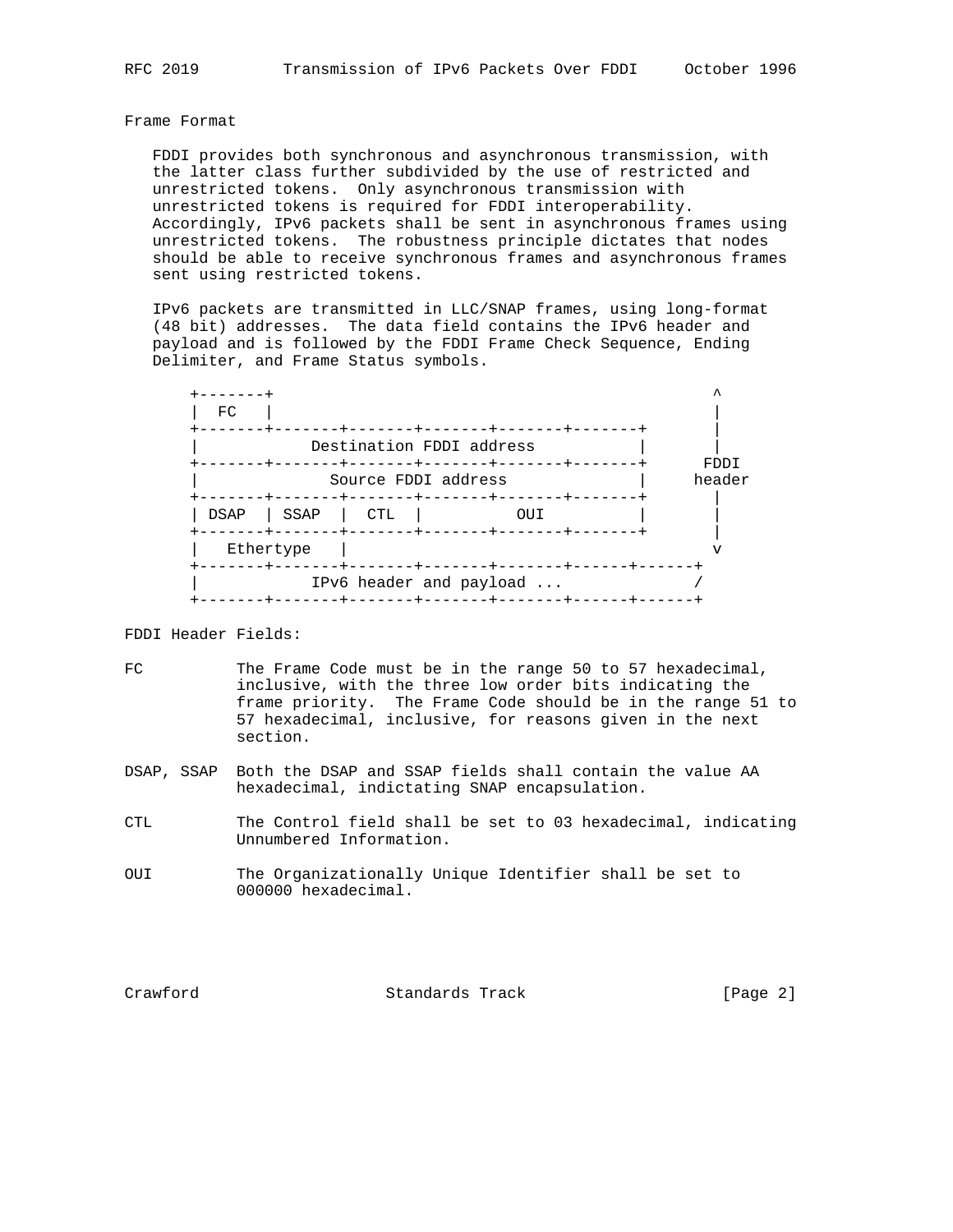RFC 2019 Transmission of IPv6 Packets Over FDDI October 1996

Ethertype The ethernet protocol type ("ethertype") shall be set to the value 86DD hexadecimal.

## Interaction with Bridges

 802.1d MAC bridges which connect different media, for example Ethernet and FDDI, have become very widespread. Some of them do IPv4 packet fragmentation and/or support IPv4 Path MTU discovery [PMTU], many others do not, or do so incorrectly. Use of IPv6 in a bridged mixed-media environment should not depend on support from MAC bridges.

 For correct operation when mixed media are bridged together, the smallest MTU of all the media must be advertised by routers in an MTU option. If there are no routers present, this MTU must be manually configured in each node which is connected to a medium with larger default MTU. Multicast packets on such a bridged network must not be larger than the smallest MTU of any of the bridged media. Often, the subnetwork topology will support larger unicast packets to be exchanged between certain pairs of nodes. To take advantage of high-MTU paths when possible, nodes transmitting IPv6 on FDDI should implement the following simple mechanism for "FDDI adjacency detection".

 A node which implements FDDI adjacency detection and has it enabled on an FDDI interface must set a non-zero LLC priority in all Neighbor Advertisement, Neighbor Solicitation and, if applicable, Router Advertisement frames transmitted on that interface. (In IEEE 802 language, the user\_priority parameter of the M\_UNITDATA.request primitive must not be zero.) If FDDI adjacency detection has been disabled on an FDDI interface, the priority field of those frames must be zero.

 Note that an IPv6 frame which originated on an Ethernet, or traversed an Ethernet, before being translated by an 802.1d bridge and delivered to a node's FDDI interface will have zero in the priority field, as required by [BRIDGE]. (There's a fine point here: a conforming bridge may provide a management-settable Outbound User Priority parameter for each port. However, the author is unaware of any product that provides this optional capability and, in any case, the default value for the parameter is zero.)

Crawford **Standards Track** [Page 3]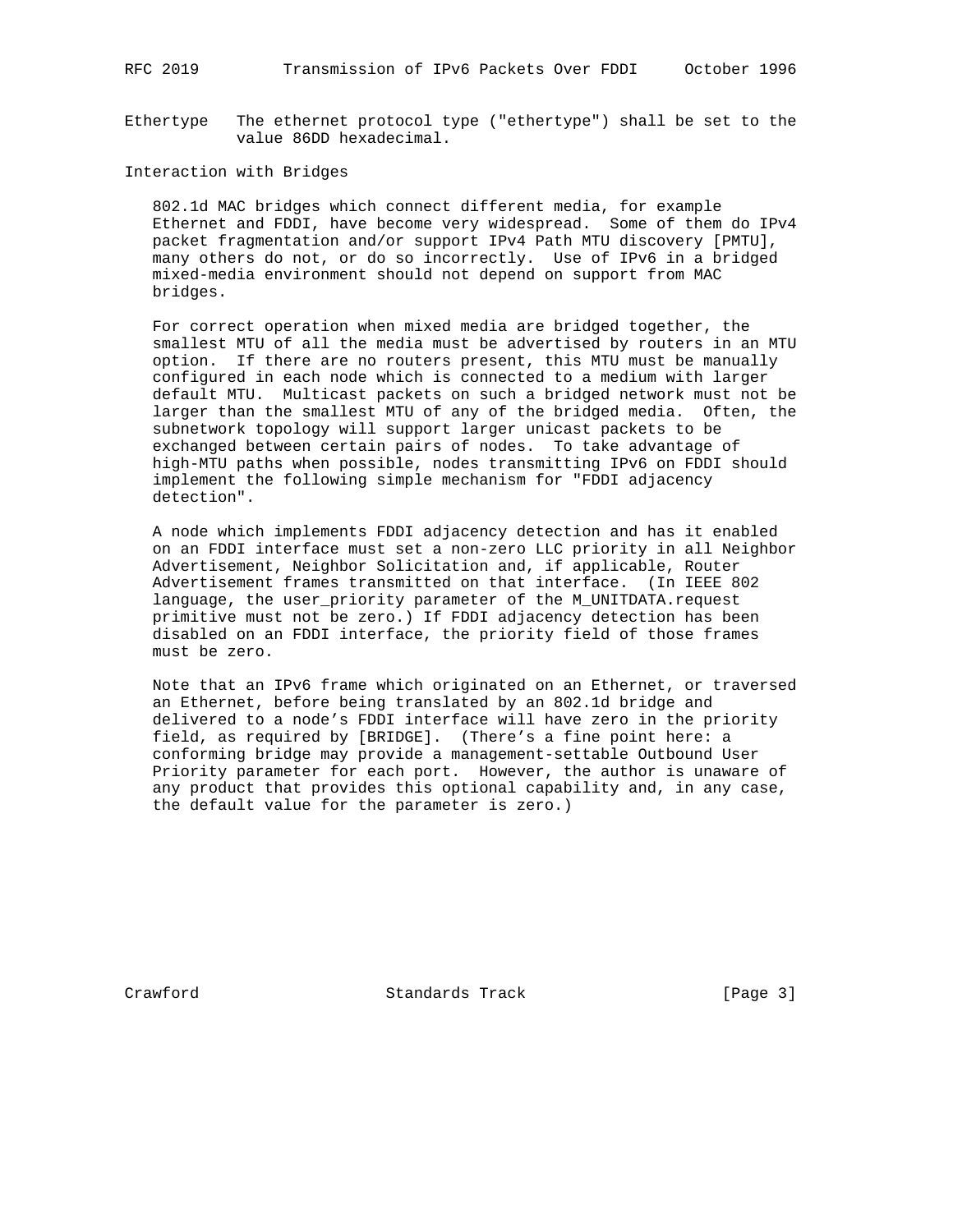If a node N1 receives, in an FDDI frame with a non-zero LLC priority, a valid Router Advertisement, Neighbor Advertisement, or Neighbor Solicitation from a node N2, then N1 may send unicast IPv6 packets to N2 with sizes up to the default IPv6 FDDI MTU (4352 octets), regardless of any smaller MTU configured manually or received in a Router Advertisement MTU option. N2 may be the IPv6 destination or the next hop router to the destination.

 Nodes implementing FDDI adjacency detection must provide a configuration option to disable the mechanism. This option may be used when a smaller MTU is desired for reasons other than mixed-media bridging. By default, FDDI adjacency detection should be enabled.

 The only contemplated use of the LLC priority field of the FC octet is to aid in per-destination MTU determination. It would be sufficient for that purpose to require only that Router Advertisements, Neighbor Advertisements, and Neighbor Solicitations sent on FDDI always have non-zero priority. However, it may be simpler or more useful to transmit all IPv6 packets on FDDI with non-zero priority.

Stateless Autoconfiguration and Link-Local Addresses

 The address token [CONF] for an FDDI interface is the interface's built-in 48-bit IEEE 802 address, in canonical bit order and with the octet in the same order in which they would appear in the header of an ethernet frame. (The individual/group bit is in the first octet and the OUI is in the first three octets.) A different MAC address set manually or by software should not be used as the address token.

 An IPv6 address prefix used for stateless autoconfiguration of an FDDI interface must be 80 bits in length.

 The IPv6 Link-local address [AARCH] for an FDDI interface is formed by appending the interface's IEEE 802 address to the 80-bit prefix FE80::.

| FDDI Address | FE | 80 | 00 | O O | ,,,, | 00 | 00 | U U |
|--------------|----|----|----|-----|------|----|----|-----|
|              |    |    |    |     |      |    |    |     |

Crawford **Standards Track** [Page 4]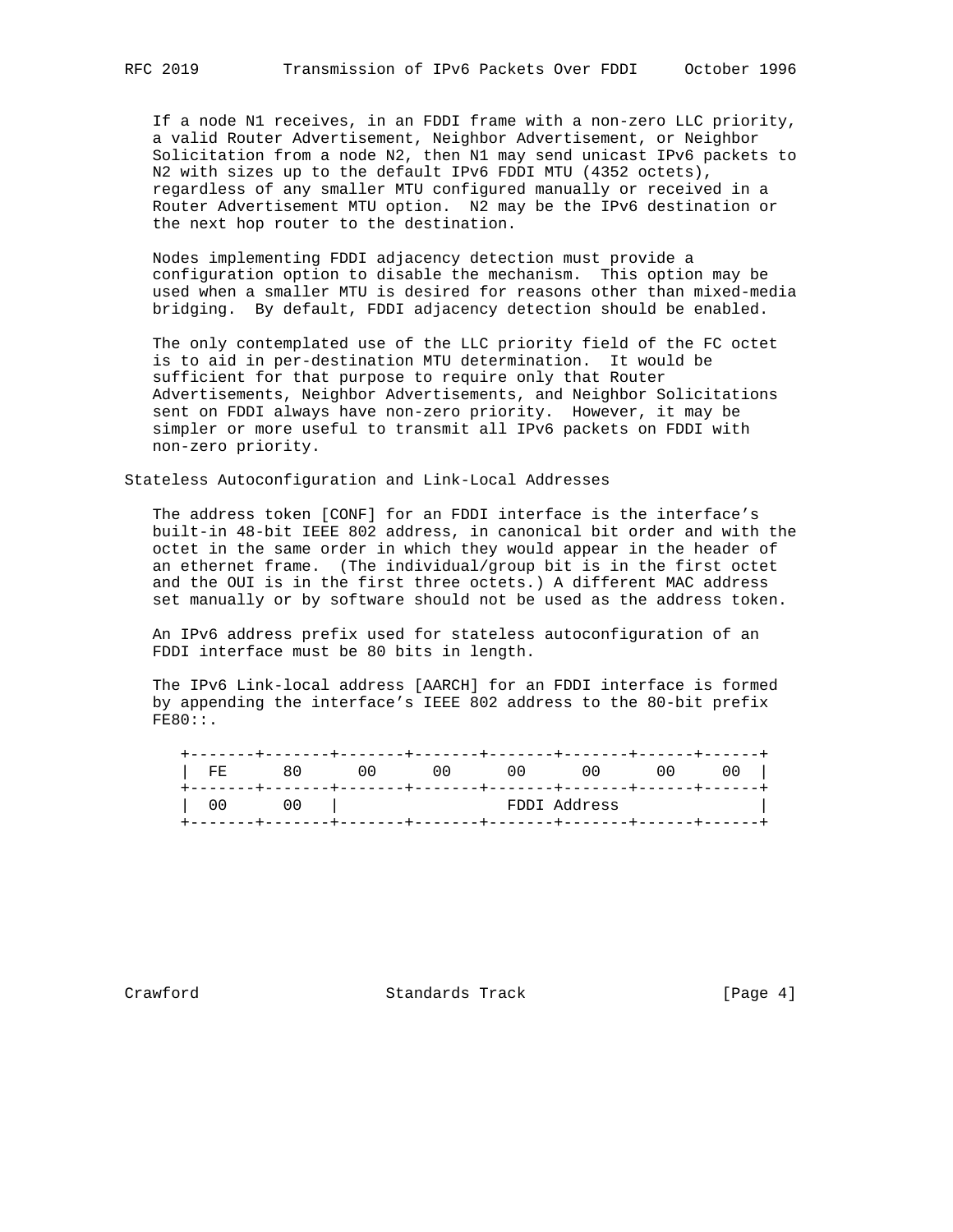Address Mapping -- Unicast

 The procedure for mapping IPv6 addresses into FDDI link-layer addresses is described in [DISC]. The Source/Target Link-layer Address option has the following form when the link layer is FDDI.

 +-------+-------+-------+-------+-------+-------+------+------+ | Type |Length | FDDI Address | +-------+-------+-------+-------+-------+-------+------+------+

Option fields:

Type 1 for Source Link-layer address. 2 for Target Link-layer address.

Length 1 (in units of 8 octets).

FDDI Address

 The 48 bit FDDI IEEE 802 address, in canonical bit order. This is the address the interface currently responds to, and may be different from the built-in address used as the address token.

Address Mapping -- Multicast

 An IPv6 packet with a multicast destination address DST is transmitted to the FDDI multicast address whose first two octets are the value 3333 hexadecimal and whose last four octets are the last four octets of DST, ordered from more to least significant.

> +-------+-------+-------+-------+-------+-------+ | 33 | 33 | DST13 | DST14 | DST15 | DST16 | +-------+-------+-------+-------+-------+-------+

Crawford **Standards Track** [Page 5]